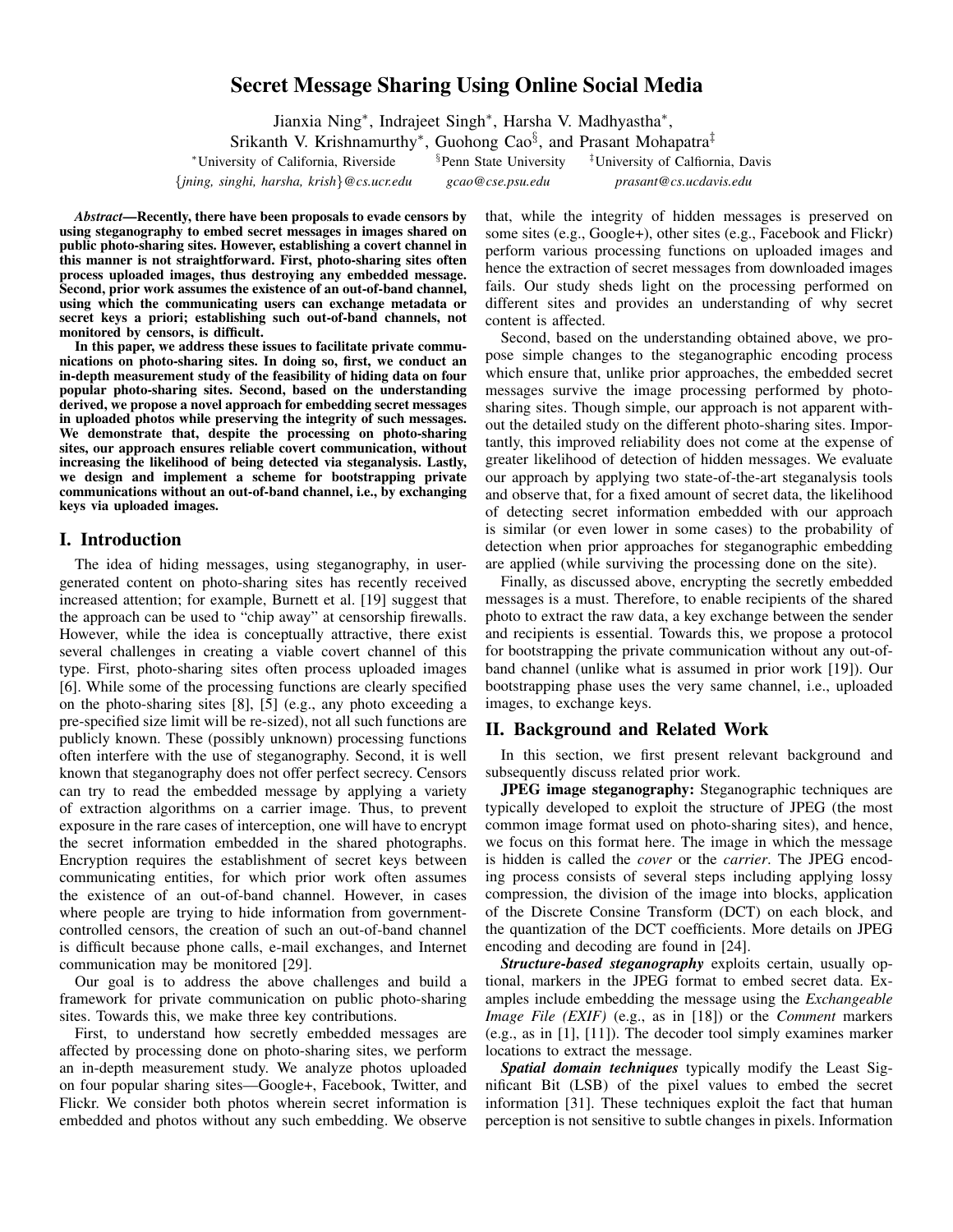| <b>Tool</b>                        | Details on approach                          | <b>Facebook</b> | Twitter   Flickr | Google+ |
|------------------------------------|----------------------------------------------|-----------------|------------------|---------|
| $\overline{\text{GhostHost}}$ [43] | Embedding after the EOI marker               |                 |                  |         |
| Steghide [15]                      | Changing Pixel values                        |                 |                  |         |
| OutGuess [13]                      | Changing DCT coefficients (pseudo-random)    |                 |                  |         |
| F5[4]                              | Changing DCT coefficients (non-zero)         |                 |                  |         |
| <b>YASS [41]</b>                   | Changing DCT coefficients (error correcting) |                 |                  |         |

TABLE I √

EVALUATION OF STEGO TOOLS (× = FAILURE; = SUCCESS; <sup>√</sup><sup>∗</sup> = CONDITIONAL <sup>S</sup>UCCESS)

hiding in pixel values is however not reliable, especially when used with lossy image compression schemes such as JPEG. Steghide [15] is a stego implementation in this category.

| Redundancy |        |        |       |         |  |  |  |
|------------|--------|--------|-------|---------|--|--|--|
| Facebook   |        | 0.1498 | 0.041 | ').0000 |  |  |  |
| Flickr     | 0.0000 |        |       |         |  |  |  |
| TABLE.     |        |        |       |         |  |  |  |

AVERAGE BER WITH YASS WITH DIFFERENT REDUNDANCY LEVELS

*Frequency domain based methods* replace the LSBs in the quantized discrete cosine transform (DCT) coefficients [22]. To avoid visual distortion, embedding of secret messages is avoided for DCT coefficients whose value is zero; these coefficients typically correspond to high frequency components. JSteg [12], OutGuess [13] (which uses a pseudo-random number generator to select DCT coefficients), and F5 [4] (which decreases the absolute value of non-zero DCT coefficients by one) are examples in this category.

*Distortion-resistant schemes* are more robust to image processing. To lower the bit error rate (BER), these schemes perform transformations in other domains (like with the Discrete Wavelet Transform) or use redundancy and/or masking techniques. For example, YASS [41] uses a redundancy parameter to control the number of times an information bit is repeated inside an image.

Use of steganography on images shared online: Photos upoloaded onto online sites provide a means of sharing secret messages. However, it is known that photo-sharing sites process such uploaded images [28], [17], [8], [16]; while these sites explicitly indicate that they process images, the specifics are not made known (no documentation is readily available). There have been studies on whether messages are hidden in images posted on the Internet [39]. However, Provos et al. [39] analyzed two million images downloaded from eBay for hidden messages but not a single such message was found. Because of the specific detection approach applied, and their source for the images, the insights gained from their attempt are limited.

The use of social media and steganography to build a covert channel is recognized as promising in [23]. Zeljko et al. [42] implement SecretTwit, a Twitter client that hides secrets in tweets and images. An anti-censorship system proposed in [19] is based on two parties exchanging messages in images on Flickr. While the idea of a botnet performing private communication using images on Facebook is suggested in [35], the authors do not examine issues relating to image processing or detection likelihood of hidden messages as we do here.

Despite this attention, the feasibility of private communication on OSNs or photo-sharing sites has not been fully explored in prior work. From their first hand experience, some Internet users have already realized that certain steganography techniques do not work with images uploaded on Facebook [30]. However, the reasons for this are not well understood. Three characteristics of images published on some OSNs, namely image format, metadata and pixel resolutions of digital images have been analyzed by Castiglione et al. [20]. However, the use of steganography has not been examined. Realizing that user images are usually processed on OSNs, Castiglione *et al.* [21] propose the use of the name and tags of the images as an alternative means of hiding information and thereby establishing a secret communication channel.

In summary, thus far there is no thorough investigation on how the processing of images on public photo-sharing sites impacts different information hiding techniques. To the best of our knowledge, our work is the first to fill this gap. We also believe that we are the first to propose an approach to ensure that secret messages can indeed be reliably communicated via the photos uploaded onto these sites.

# III. Secret Embedding Feasibility

In this section, we present our in-depth measurement study on understanding the feasibility of embedding secrets in images uploaded on online photo sharing sites.

### A. Hiding information on different photo-sharing sites

We use multiple representative steganography tools from each category described in Section II to hide messages in images. We upload these images on to various sites and then attempt to retrieve the hidden messages from the downloaded images. We use 100 images from a database made available by CMU [25]. We believe that this diverse set of images is representative of the kinds of photos that people share online. The sizes of these images range from a few KB to thousands of KB. The minimum pixel resolution from among all the images is 192 x 261 and the maximum is 4288 x 2848.

Steganography tools: The steganography tools used are listed in Table I. These tools are chosen as they are widely used and are publicly accessible. GhostHost simply appends the hidden message after the End-of-Image marker. Steghide, F5, and OutGuess are the most widely used tools for benchmarking in academia. Yet Another Steganographic Scheme (YASS) embeds data at randomized locations within an image and repeats an information bit multiple times inside the image. The redundancy (the number of times that a bit is repeated) is a tunable parameter. Table I shows, for each site, whether we were able to retrieve the hidden messages embedded with each tool.

Definition of terms: For ease of discussion, we define the following terms. (a) *Success* implies that the extracted message is equivalent to the hidden message. (b) *Failure* means that the retrieval effort does not yield a meaningful output. For example, a failure causes the output of Steghide to be: "extracting data...could not extract any data". A failure is experienced even if only a part of the message is corrupted; a checksum may fail or metadata could yield mismatches. In all of such cases, one cannot retrieve the original hidden message. (c) *Conditional success* only applies to YASS which uses redundancy to control the decoding BER. The decoding BER (the ratio of message bits in error to the total number of message bits in an image) of YASS depends on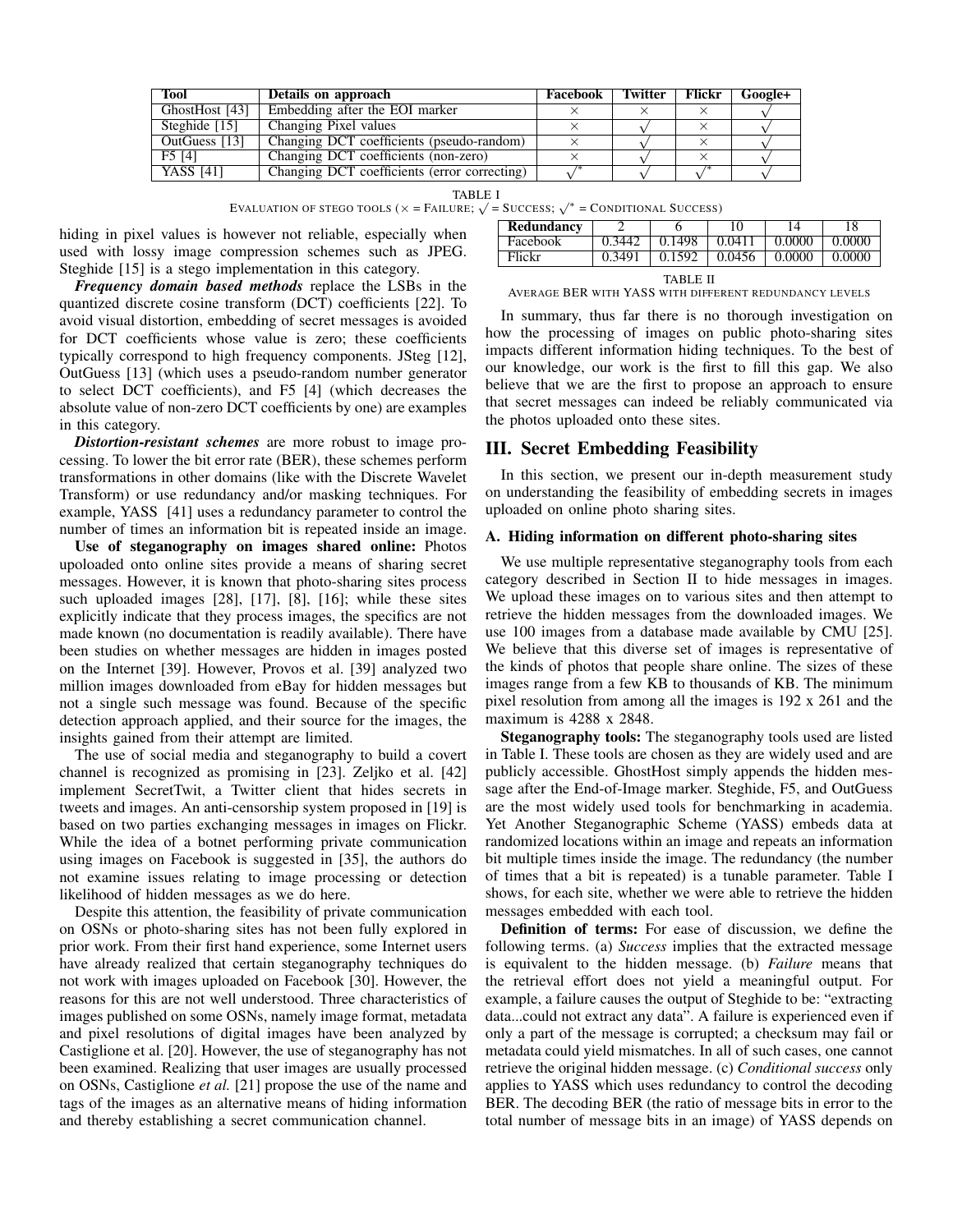

Fig. 1. Distribution of the differences in the pixel values in two color dimensions between original images and after they are uploaded on Facebook.

the redundancy parameter in use. We experiment with different redundancy parameters and the results are presented in Table II. We observe that when the redundancy parameter is larger than 10, the BERs significantly decrease and approach 0. Similar results are reported in [35]. We observe that the BERs experienced for a given redundancy are similar on Facebook and Flickr.

Summary of the results: At first glance, we see that most of the tools (except YASS) fail on Facebook and Flickr but succeed on Google+ and Twitter. Google+ is the most generous platform and accommodates all the steganography tools. Twitter is the next best; GhostHost fails on Twitter but the other tools are able to successfully exchange hidden content. Facebook and Flickr show the least compatibility with steganography in that all the tools except YASS (with high redundancy) fail in successfully exchanging secret content.

To understand the above results, we next examine the processing changes at the bitstream level done at each site on the uploaded images.

#### B. Impact of processing on hidden messages

Google+: *Image integrity is preserved.* Experimenting with our sample data set, we observe that Google+ preserves the original images, when their sizes are within 2048 pixels by 2048 pixels (Table I). Since the integrity of an image is preserved as long as the image adheres to the permitted resolution, any steganographic tool will work on Google+.

Twitter: *Metadata fields are cleaned up.* Some of the fields for storing metadata within the JPEG image, (e.g., the COM and the APP fields [24]), are rewritten by Twitter with its own data. In addition, anything that appears after the EOI (End-of-Image) marker is stripped off. The consequence is that tools that exploit metadata markers for embedding messages (e.g., GhostHost) will not work. Except for this 'clean up' of the metadata fields, Twitter preserves the image integrity as long as the image size is no larger than 1024 pixels by 768 pixels. Exceeding this limit will cause a loss of integrity. Hence, as seen in Table I, Twitter accommodates most steganographic tools as long as the image size is within the limit.

Facebook: Similar to Twitter, Facebook removes the content in some of the metadata fields. In addition, we find that Facebook applies the following processing functions.

*Changes in pixel values.* We find that, for a fraction of pixels, the RGB ( $\in$  [0, 255]) values are changed on Facebook after image upload. Across the examined set of images, Fig. 1 shows the distribution (probability density function) of the deviation of the pixel values from the original values for two color (RGB) dimensions. The distribution for the third dimension is similar



Fig. 2. CDF of quality factor and the change before and after upload

and is not shown. We see that, while most pixels  $(> 60\%)$ remain unchanged, some are modified. The maximum deviation of the pixel value from the original value can be up to 30. The distribution of the deviation in general, seems to follow a Gaussian distribution.

Pixel value changes can be due to JPEG's lossy compression (adopted by Facebook) and/or other manipulations (discussed later). In either case, the steganography tools that rely on embedding the messages into the pixel values (e.g., StegHide) do not work. Images larger than 2048 pixels in either the length or width dimensions get resized on Facebook. Resizing causes the pixels to shift from their original locations or even to be lost, thus destroying the integrity of embedded messages.

*Changes in compression ratio.* From the quantization tables for luminance and chrominance associated with the original images and the downloaded ones, we note that Facebook adjusts the compression ratios for many images.

For color JPEG images, distinct luminance and chrominance quantization tables are part of the JPEG structure and are stored in the JPEG file. With the utility JPEGsnoop [27], we can access these quantization tables. By comparing the quantization tables of an image before and after upload, with the tables from the International JPEG Group standard (libjpeg [10]), we get the approximate quality factors before and after upload. Note that, though the quality factor of a JPEG image is usually represented by an integer in [0, 100], the calculated values are not necessarily so due to the fact that custom tables may be used for each particular image. We round each calculated number to the nearest integer. The results are shown in Fig. III-A.

We observe that while the quality factors for both the luminance and chrominance of the original images vary from 70 to 95, Facebook adjusts them to 75 in about 70% of all cases. This matches the observation in [35] that the quality factor of Facebook compression is approximately 75. Fig. III-A shows the cumulative distribution function (CDF) of the quality factor change for all images. We observe that, for about half of the images, Facebook uses a higher compression ratio (resulting in lower quality factors) than the original.

When a lower quality factor is used, it is likely that the pixel values will change due to compression. Interestingly, we observe that even for those images whose quality factors are unchanged, the pixel values are modified. We conjecture that it may be the case that Facebook applies other image processing besides just compression. There is no official statement about what the exact processing is, but some online discussions suggest that a low pass filter is used (e.g., see bit.ly/UBlbI5).

*Changes in DCT coefficients.* We access the DCT coefficients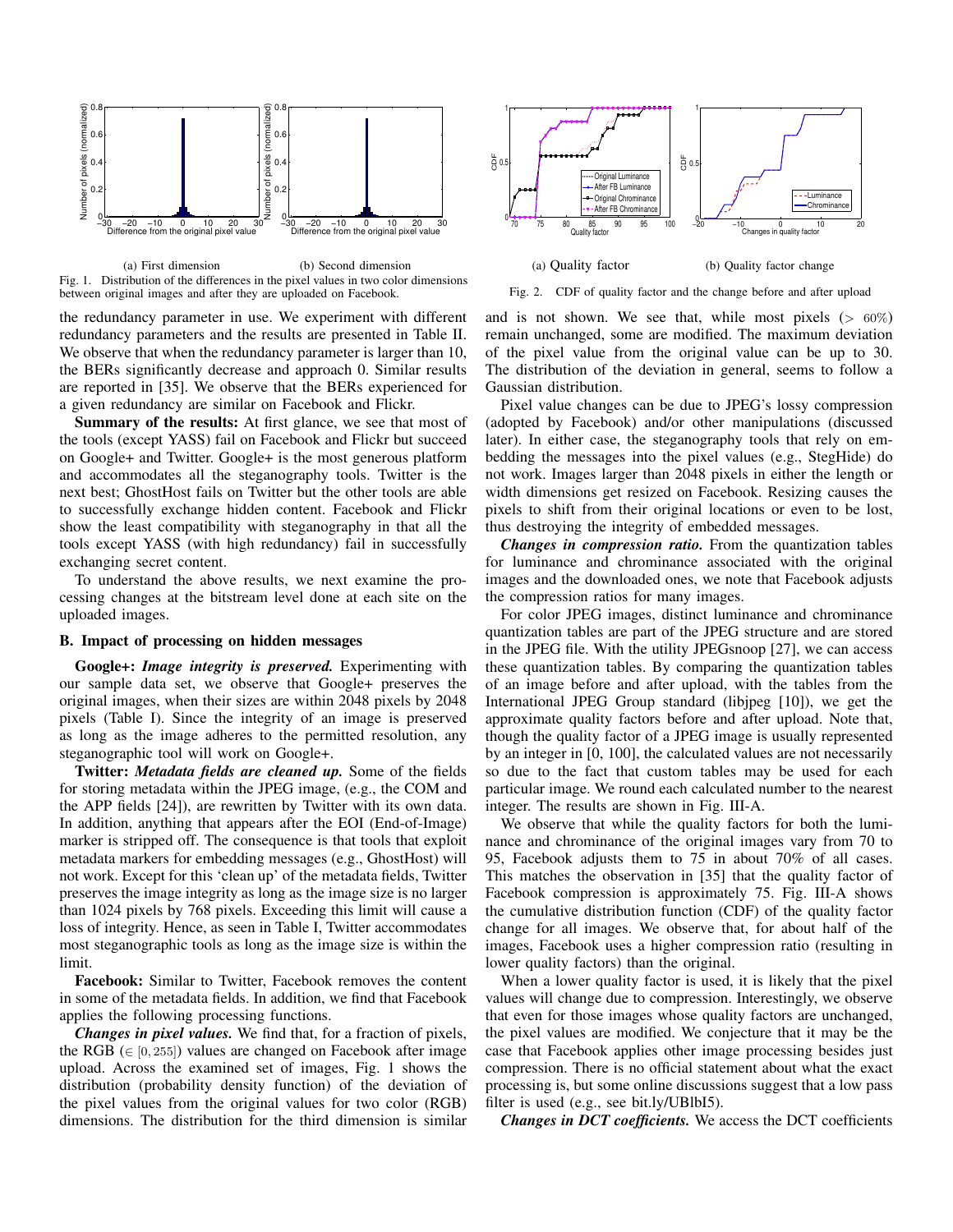

| Method                  | BER     | FEC      | <b>Detection likelihood</b> | <b>Detection likelihood</b> |
|-------------------------|---------|----------|-----------------------------|-----------------------------|
|                         |         | overhead | (ensemble classifier)       | (StegAlyzerAS)              |
| LSB                     | 0.15239 | 0.0      | 0.44                        | 0.69                        |
| $LSB + 2-LSB$           | 0.08144 | 0.0      | 0.47                        | 0.68                        |
| $2$ -LSB                | 0.00968 | 0.0      | 0.50                        | 0.63                        |
| $LSB + FEC$ [15,13]     | 0.09375 | 0.1333   | 0.45                        | 0.69                        |
| LSB+FEC [15,11]         | 0.01125 | 0.2667   | 0.48                        | 0.69                        |
| LSB+FEC $[7,3]$         | 0.0     | 0.5714   | 0.53                        | 0.72                        |
| $LSB+2-LSB+FEC$ [15,13] | 0.02993 | 0.1333   | 0.50                        | 0.68                        |
| LSB+2-LSB+FEC [15,11]   | 0.0     | 0.2667   | 0.51                        | 0.69                        |
| $2$ -LSB+FEC $[15, 13]$ | 0.0     | 0.1333   | 0.51                        | 0.63                        |
|                         |         |          |                             |                             |

TABLE III

COMPARISON BETWEEN LSB, 2-LSB AND MIXED LSB+2LSB STEGO METHODS

(a) Facebook DCT changes (b) Flickr DCT changes Fig. 3. Variations in DCT coefficients with Facebook and Flickr

using a JPEG dump utility [9] based on the libjpeg library. Fig. III-B shows the number of DCT coefficients having a specific normalized change as compared to the original value. We notice that, while the majority of coefficients remain the same (with no difference from the original value), about 20% are decreased or increased by one. It seems that the change is small (only one) and appears to occur in the least significant bits (LSBs); as one might recall, the least significant bits of the DCTs are exactly where the bits corresponding to the hidden message reside when many of the stego embedding tools are employed. A careful examination reveals that DCT coefficient changes are evenly (uniform) distributed all over the image (result not plotted due to space constraints).

A careful inspection suggests that there are two potential reasons for the above changes in the DCT coefficients. First, Facebook uses a different set of quantization tables from that in the standard JPEG libraries. Second, it also changes the pixel values themselves, thereby compounding the effect. We were unsuccessful in preserving the DCT coefficients even when uploading images with the same quality factors seen in the images downloaded from Facebook. It is also possible that Facebook applies a watermark to the uploaded images; however, we were unable to verify this.

The above findings indicate that embedding messages in the DCT coefficients (e.g., with F5 and Outguess) runs the risk of extraction failures when the images are uploaded on to Facebook and subsequently downloaded. Tools with error correcting capabilities (e.g., YASS) can lower the decoding BER and even eliminate errors in some cases. However, the BER depends on the message itself and where it is encoded within the image. Thus, it may not be possible to extract the message in all cases.

Finally, we wish to point out that the default DCT encoding in JPEG images is done with baseline encoding; however, Facebook uses progressive encoding (which enables the user to see a blurred version of the image while it is being downloaded). However, we verified that this does not affect the values of DCT coefficients. The encoding scheme only determines if a specified band (i.e., a lower or higher part of the frequency spectrum) is encoded first, and if the most significant (and the number of) bits of the coefficients are encoded first. This results in changes in the way that the coefficients are represented in the JPEG format, but not in their values. We verified this by changing the encoding scheme on the original JPEG images.

Flickr: Flickr cleans up the metadata fields as other sites do. Unlike Facebook, it uses a constant quality ratio of 96 for both the luminance and the chrominance while re-compressing images. We have done extensive experiments that show that the changes in the pixel and DCT coefficients in Flickr is almost identical to that with Facebook for the set of images considered. Specifically, the majority of the DCT coefficients remain unchanged and less than 15 % are either increased or decreased by one (Fig III-B). *The fact that the processing on Facebook and Flickr are almost identical suggests that the modifications to DCT coefficients are not site specific.* We speculate that they are mostly likely due to watermarks inserted by the sites and only affect the LSB of the DCT coefficients. Typically, watermarks are inserted by modifying the LSBs to ensure that the image quality does not degrade significantly. Thus, one might expect that these processing functions on Facebook and Flickr are unlikely to change (if at all) over time.

Summary: (a) Some sites (Google+, Twitter) preserve the integrity of images to a large extent. Common steganography tools can be used directly on images uploaded on these sites. (b) Other sites (Facebook, Flickr) process uploaded images, thus making it difficult to use these tools directly. Specifically, metadata fields, pixels or DCT coefficients are exposed to the manipulation by these sites. Our key observation is that the modifications to the DCT coefficients are most likely due to watermarks and affect only the LSBs of these coefficients.

# IV. Reliable Embedding on Facebook and Flickr

While secret content can be reliably exchanged via images on Google+ and Twitter, Facebook is today the most popular OSN. Similarly, today, Flickr is considered as the top photo-sharing site [38]. Thus, we ask the question: in spite of the processing that is performed on Facebook and Flickr, can we enable users to secretly communicate on these sites while simultaneously ensuring that the detection probabilities with steganalysis tools remain similar to that with common steganographic embedding approaches?

Our answer to this question is based on our observation that the failures with common steganography tools are because the messages are embedded in the LSBs of either the DCT coefficients or the pixel values (which are more prone to processing changes). Thus, to preserve secret content embedded in the LSBs one must use robust forward error correction (FEC) codes as with YASS. However, since these bits are often subject to processing changes, the overhead incurred will be high, thereby reducing the secret carrying capacity (shown later). Furthermore, as we also show later, the use of high degrees of redundancy is one factor that increases the chances of detecting the presence of a secret message via steganalysis.

Therefore, we ask the question: "Are there locations within an image that remain relatively unaffected after processing on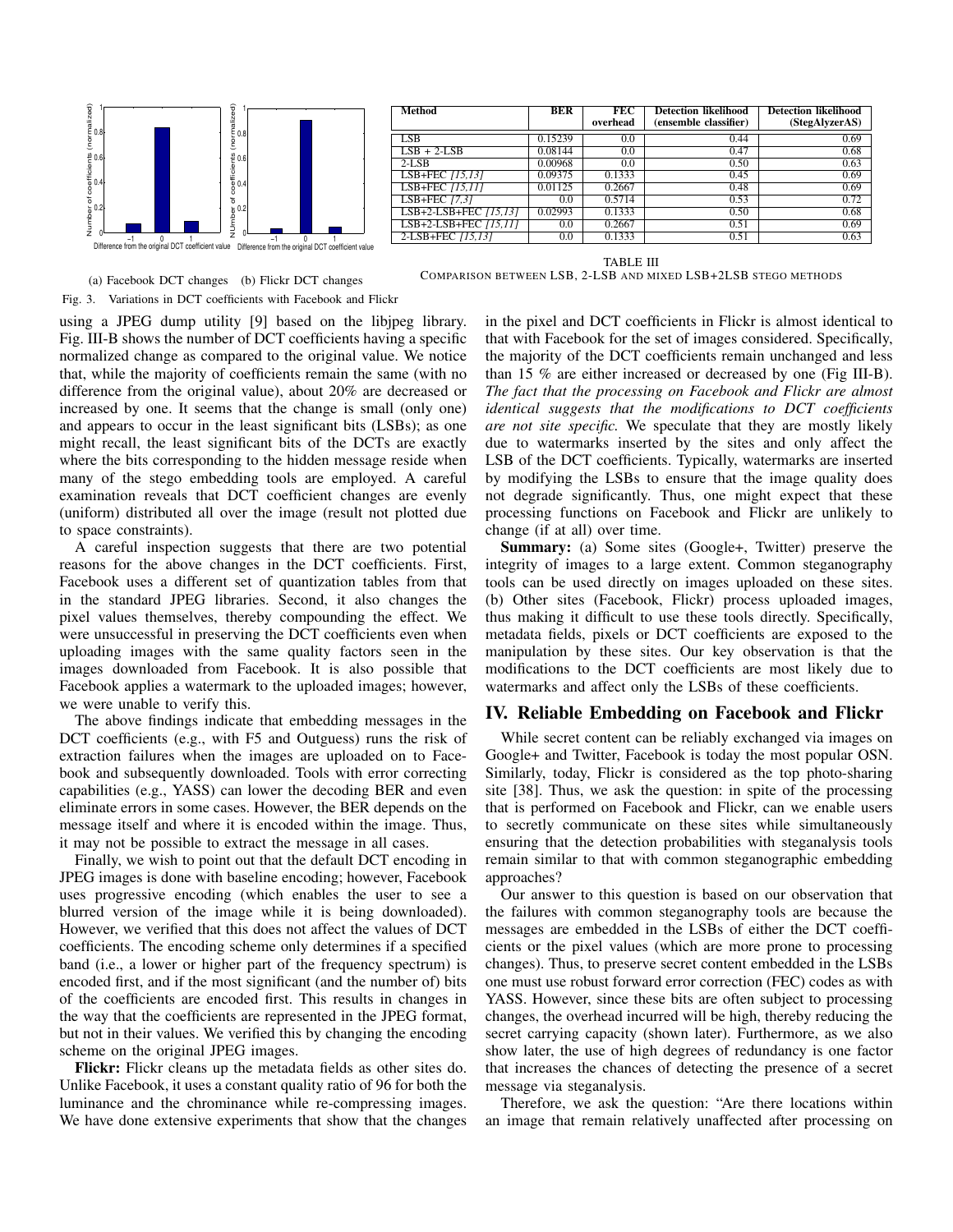Facebook or Flickr?" If there are, we could then embed secrets in such locations, possibly with much weaker FEC.

Recall that the maximum change in the pixel values is about 30 for almost all images (Fig. 1), and the maximum change observed in the DCT coefficients is 1 (Fig. 3). Intuitively this suggests that embedding the message in the higher significant bits of a DCT coefficient, as opposed to embedding it using the LSB, could protect it during the processing operations on the photo-sharing site. However, this approach poses a potential pitfall. To evade the detection using steganalysis of a message hidden within an image, there is an inherent tradeoff between preserving integrity by changing higher-order values and keeping the detection likelihood low.

Consider an example with a given color image, wherein a pixel is represented by 3 bytes, one each for the RGB dimensions. If two bytes only differ in the LSB, the represented colors are virtually indistinguishable to the human eye. A variation at the start of each byte causes more drastic color differences. In addition, to detect hidden messages, a steganalysis tool could examine the colors of adjacent "pixel pairs" and determine how close they are to each other. It could examine the rare occurrences of abrupt color changes within the image and flag the image if such occurrences are observed. In general, changing the higher order bits of pixels causes more drastic color changes resulting in easier detection.

In fact, several sophisticated steganalysis tools have been developed to detect steganographic embedding. As an example, one modern image steganography detection tool [34] adopts a machine learning approach trained to distinguish between the original and "stego-ed" images. The algorithm is sensitive to steganographic embedding changes, but is insensitive to the original image content. It also captures many dependencies among individual DCT coefficients; there is an increased likelihood that at least some of these dependencies will be disturbed by embedding. Because of this, common steganographic embedding tools typically hide data using the LSBs. Needless to say, there is a race between the development of new steganographic embedding solutions, and steganalysis tools to combat such approaches.

Our approach: Given this, we propose the embedding of secret information in the  $2^{nd}$  least significant bit (2-LSB) in the DCT coefficients; this provides (as shown later) the best tradeoff between detection evasion and preserving the hidden messages on Facebook and Flickr<sup>1</sup>. In order to decrease the likelihood of detection via steganalysis, one can envision using a combination of LSB and 2-LSB embedding. For example, whether the changed bit of a DCT coefficient is its LSB or 2- LSB can depend on whether the chosen coefficient index in the image is an odd number or even. This mixed approach is referred hereafter as the LSB+2-LSB method.

We modify the open source stego tool F5 [4], which embeds the secret message bits in the LSBs of pseudo-randomly chosen *non-zero* DCT coefficients. We embed the message bits in the 2-LSB of these coefficients instead. In typical images, with both a length and width of about 1000 pixels, there are about 10,000 non-zero coefficients. The number of these usable coefficients is called the "image capacity". As an example, when the image capacity is 10,000 bits, by using 10% of the capacity to embed secret information, we can embed 125 bytes or characters. This translates to approximately 25 words (based on published statistics that show that there are about 4.5 characters per word on average [37]).

We choose an arbitrary image and compare it with its stegoed version obtained with the LSB and 2-LSB methods, when a reasonable amount of data is embedded (10% of the image capacity). We use the peak signal to noise ratio or PSNR metric (typically used to quantify the difference between an image and its processed (noisy) version) to compare the stego-ed and original images. A high PSNR indicates that the quality of the original image is preserved well in the stego-ed image. The PSNR of the image with LSB and 2-LSB embedding, with respect to the original image, are 57.21dB and 56.82dB, respectively. The differences in the PSNRs with LSB and 2-LSB embedding for all other images in our candidate set were also very low (almost insignificant). This demonstrates that there is not a significant hit in the image quality with 2-LSB embedding as compared to LSB embedding.

Using the above three methods (the message length is 10% of the image capacity), we upload three sets of stego-ed images to Facebook and then download the images. We calculate the bit error rates (BER) from the retrieved messages.

**BER behaviors:** From Table III (see Column 1, Row 3), we see that embedding information in the 2-LSB of the DCT coefficients encounters *much fewer* bit errors ( $\approx 1\%$ ) as compared to using the LSB ( $\approx$  15%). This is because, when the DCT coefficients are changed by 1 (recall Fig. 3), the LSBs are altered and so are the embedded data bits (if the embedding is done in the LSB). Note that, with a unit change in the LSB, the 2-LSB may be sometimes altered due to a carrier overflow or a borrowing from the LSB. While using the 2-LSB does not provide perfect error-free decoding, it comes really close. Partially inheriting the merits of 2-LSB, the mixed LSB+2-LSB method incurs a BER of about 8%.

Applying forward error correcting codes (FEC): Next, we seek to eliminate errors by applying FECs to the hidden message. Considering the small BER induced by the 2-LSB method, we expect the overhead to be minor. We experiment with Reed-Solomon codes [40] with different error-correcting abilities. A Reed-Solomon code is a linear block code represented in the form  $[n, k]$ ; n is the length of the code word and k is the length of the message. The redundancy is  $(n - k)$  and, in general, up to  $(n - k)/2$  errors can be corrected.

We experiment with three settings—with *[15,13]*, *[15,11]*, and *[7,3]* codes—with the LSB, 2-LSB, and the mixed LSB+2-LSB methods. The results are in rows 4 to 9 in Table III. We note that using the weakest code *([15,13])* protects the 2-LSB method from bit errors, while the LSB method needs the strongest code of all—*[7,3]*—to achieve the same result. The LSB+2-LSB method needs the code with medium strength *[15,11]* to eliminate bit errors. In terms of delivering the same amount of error-free secret data, the FEC overhead is about 13% for the 2-LSB method, about 58% for the LSB method, and about 27% for the LSB+2- LSB method.

Summary: By comparing the BERs between the conventional LSB stego method, the mixed LSB+2-LSB method, and our 2-LSB approach on Facebook, we find that embedding secret information in the 2-LSB jointly with a weak FEC is sufficient.

<sup>&</sup>lt;sup>1</sup>We do not pursue embedding in 3-LSB and above because 2-LSB embedding suffices for preserving secret messages with a low detection likelihood.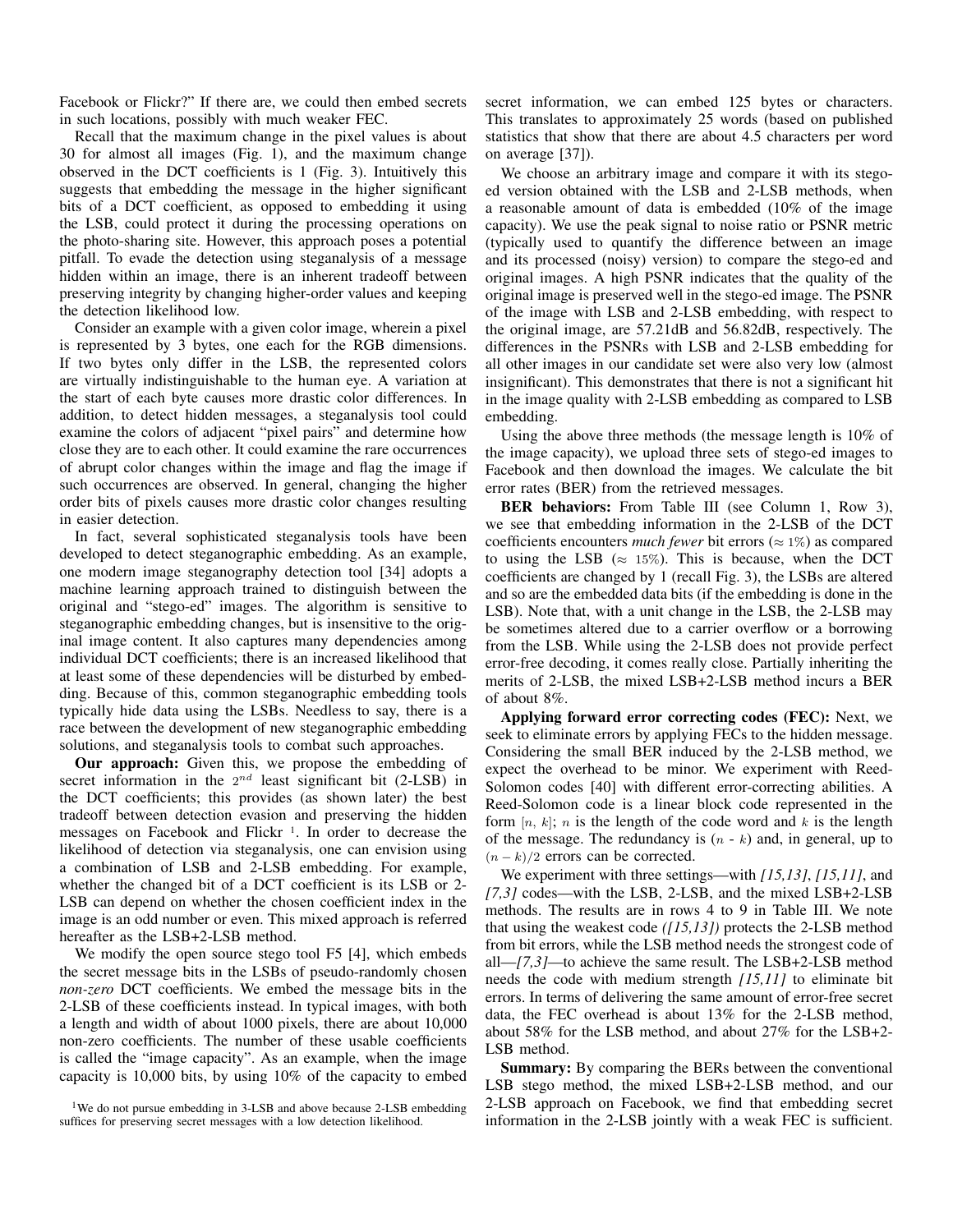It outperforms the LSB and LSB+2-LSB methods in terms of FEC overhead for a given message length.

### A. Evaluation with steganalysis

Next, we use state-of-the-art steganalysis techniques to evaluate the likelihood of detection with our 2-LSB and LSB+2- LSB approaches. We compare this with the detection likelihood in cases where traditional steganography tools, which embed information in the LSBs of the DCT coefficients, are used. Our goal here is to show that our approaches do not significantly increase the detection likelihood when the same message capacity is delivered.

Steganalysis techniques in use: Steganalysis seeks to detect the presence of embedded data in an image (it does not attempt to extract the embedded message itself). To date, the most advanced steganalysis methods do supervised classification using machine learning tools like SVM or ensemble classifiers [33]. We use the ensemble classifier from [33], implemented in Matlab [3] along with the 548-dimensional CC-PEV features  $[7]$  <sup>2</sup>. As to commercial steganalysis products, Steganography Analyzer Artifact Scanner (StegAlyzerAS) developed by Steganography Analysis and Research Center (SARC) [14] is probably the best available steganalysis software in the market today. We use a limited time trial version with full functionality from their site.

Methodology: When using the ensemble classifier, we use a training set of 100 (each) normal and stego-ed images, respectively. The stego-ed images are produced by the traditional F5 tool which uses (i) the LSB method, (ii) our modified 2- LSB method, and (iii) the mixed LSB+2-LSB method. An equal number from both sources are considered. For both the normal and stego-ed images, we uploaded and then downloaded the images from Facebook.

Next, we apply the trained steganalysis tool on a test data set consisting of 100 different normal and stego-ed images (each). The false alarms on normal images contribute to the computed false positive rate, and missed detections on stego-ed images contribute to the computed false negative rates. When using StegAlyzerAS, we simply scan the folders containing normal and stego-ed images. We experiment on different sets of stegoed images with embedded message lengths that consume 10%– 50% of the image capacity. The embedded messages include the secret data augmented by error correcting codes. The FECs are *[7,3]* for LSB, *[15,13]* for 2-LSB and *[15,11]* for LSB+2-LSB methods, respectively. These FECs are chosen to ensure that the same BER (zero) is achieved with the three schemes. The DCT coefficients to be modified are pseudo-randomly chosen, and spread out evenly in the image.

*Detection accuracy* is defined to be the fraction of images that are successfully flagged by the steganalysis tools in use from among all the stego-ed images. We use terms detection accuracy and detection likelihood interchangeably.

Results and interpretation: Tables IV and V present the detection accuracy on stego-ed images produced by the academic and commercial tools we use. From Table IV, we see that the ensemble classifier can detect more stego-ed images constructed with the 2-LSB method than with the LSB method; however, the difference is insignificant. The detection rates with the mixed

| Capacity used | 0. I |      | 0.5  |      |         |
|---------------|------|------|------|------|---------|
| LSB.          |      | 0.62 | 0.75 | 0.87 | (1)     |
| $LSB+2-LSB$   |      | 0.66 | 0.81 | 0.92 | $^{00}$ |
| $2-I$ SB      | 0.50 | 0.66 | 0.81 | 0.94 | 00      |

| <b>TABLE IV</b><br>DETECTION RATE OF ENSEMBLE CLASSIFIER (FALSE POSITIVE RATI |  |              |  |                 |    |  |  |
|-------------------------------------------------------------------------------|--|--------------|--|-----------------|----|--|--|
| <b>Capacity used</b> $\begin{bmatrix} 0.1 & 0.2 & 0.3 \end{bmatrix}$          |  |              |  | 04 <sup>1</sup> | 05 |  |  |
|                                                                               |  | $\sim$ $\pi$ |  |                 |    |  |  |

| DETECTION RATE OF ENSEMBLE CLASSIFIER (FALSE POSITIVE RATE 0.24) |  |
|------------------------------------------------------------------|--|
|------------------------------------------------------------------|--|

| Capacity used  |      |  |        | (1.4) |  |  |  |
|----------------|------|--|--------|-------|--|--|--|
| LSB            | 0.69 |  | 0.83   |       |  |  |  |
| $LSB +2-LSB$   | 0.66 |  | (1.80) |       |  |  |  |
| 2-LSB          | 0.65 |  |        |       |  |  |  |
| <b>TABLE V</b> |      |  |        |       |  |  |  |

DETECTION RATE OF STEGALYZERAS (FALSE POSITIVE RATE 0.20)

LSB+2-LSB method are higher than those with the LSB method, but lower than those with the 2-LSB method. This is to be expected since the mixed method distributes the changes over the LSBs and the 2-LSBs in images.

Thus, in typical regimes of interest (when the used image capacity is 10% or so), steganalysis on the images created with all methods exhibits very similar detection rates. As we aggressively embed more data into the images, the detection likelihood increases with all methods.

Surprisingly, the commercial tool StegAlyzerAS correctly categorizes a larger number of stego-ed images with the LSB method than with the 2-LSB method (see Table V). This is probably because the ensemble classifier uses machine learning while StegAlyzerAS relies on known stego signatures and identifiable patterns of specific steganography tools.

*Most importantly, from columns 4 and 5 in Table III, we see that when delivering the same amount of secret data,the 2-LSB approach with a weak FEC (2LSB+FEC* [15,13]*) is less likely to be detected by* both *steganalysis tools than the traditional LSB approach with a strong FEC (LSB+FEC* [7,3]*) or the mixed LSB+2-LSB approach with a medium strength FEC (LSB+2- LSB+FEC* [15,11]*).* While embedding secrets in the 2-LSB can increase detection likelihood, so can increased redundancy; the latter results in a higher number of changes to an image to deliver the same amount of secret data. We observe here that, due to the reduction in the level of redundancy needed, the 2- LSB scheme can in fact out-perform the traditional embedding method and the mixed LSB+2-LSB method when used on photosharing sites. In fact, due to the low redundancy required by 2-LSB, the detection likelihood with StegAlyzerAS when using this approach is practically identical with and without FEC.

Finally, we observe that the two steganalysis tools have a falsenegative rate of 40–50% in cases where only 10% of the image capacity is used for secret embedding. Furthermore, as seen in Tables IV and V, the false positive rates are also fairly high ( $\approx$ 20%); given the millions of images uploaded on to Facebook and Flickr daily, the number of false positives will far outweigh the number of images correctly detected to have secret content. The detection accuracy will be even lower if lesser image capacity (say 5%) is used for secret embedding. Thus, if users take care to not embed secret information in the majority of the photographs that they upload, this suggests that the likelihood of detection is very low.

Summary: In summary, 2-LSB embedding decreases the observed BER in secret messages hidden in images uploaded to Facebook. While embedding in a higher order bit inherently increases the likelihood of detection with steganalysis, the reduced BER with 2-LSB decreases the level of redundancy required

 $2$ CC-PEV was first proposed in [36] and its analysis is based on the use of an extensive set of DCT coefficients and other features.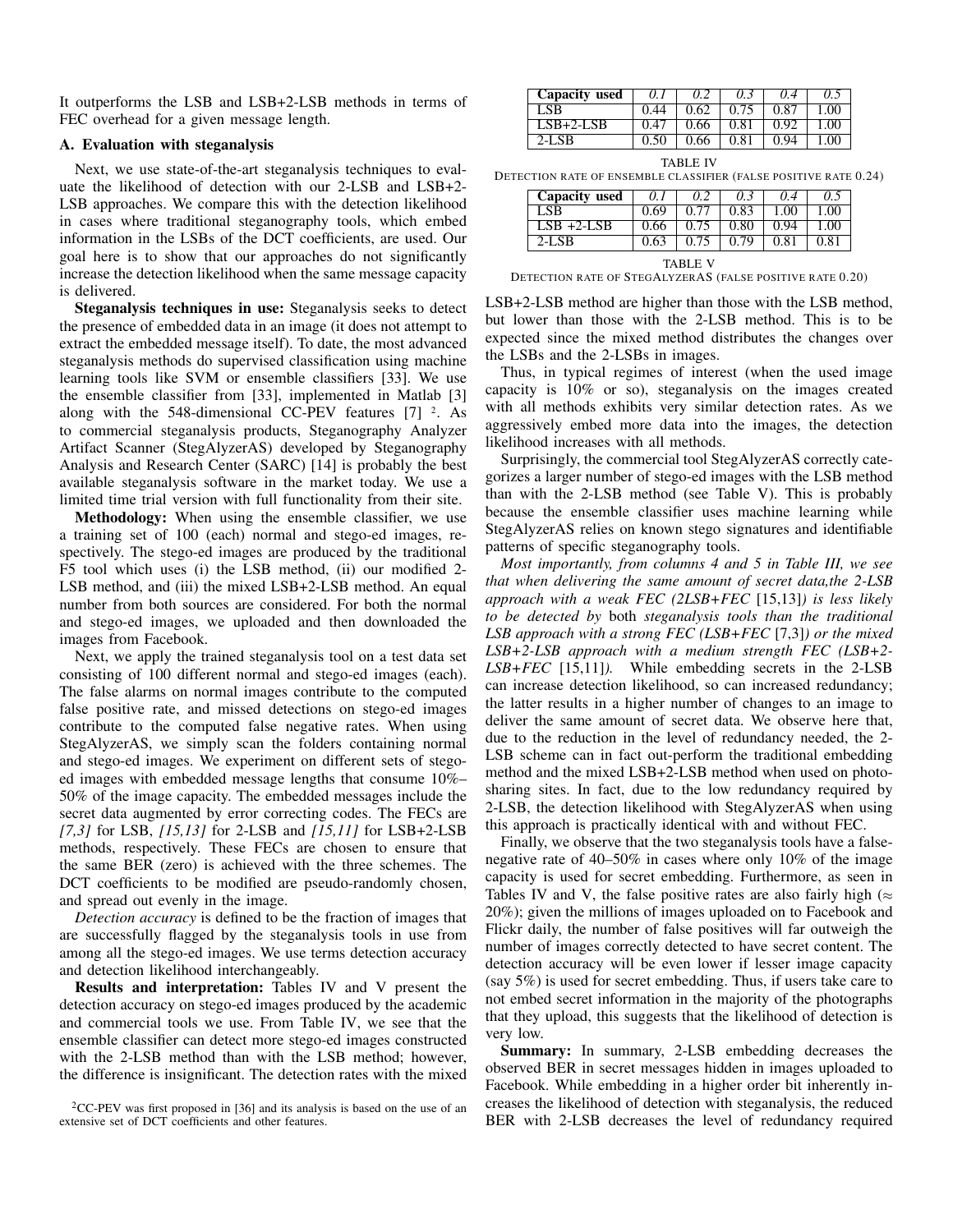as compared to that required with LSB or mixed LSB+2-LSB embedding; this in turn decreases the likelihood of detection via steganalysis. Finally, the state-of-the art steganalysis tools only offer 40%–50% likelihood of detection in the common case wherein 10% of the image capacity is used for steganographic embedding; moreover, the false positive rates are about 20%. This suggests that 2-LSB embedding is a practical method for embedding secret content on images uploaded onto Facebook. We have done several experiments on Flickr that show similar results showcasing the efficacy of 2-LSB embedding.

# V. Enabling Private Communication

Besides enabling successful secret message recovery, there is another fundamental requirement with regards to reliable private communications: the secret messages must *not* be recoverable by any party other than the legitimate recipients. Towards fulfilling this, we use encryption in conjunction with steganography for the pre-processing of the secret messages to avoid the exposure of the secret. Encrypting secret messages requires the establishment of secret keys between the communicating entities. In prior work, the existence of an out-of-band channel is assumed [19], via which such keys are established. However, in cases where censor authorities have pervasive access to information, the availability of such an out-of-band channel may be difficult (e.g., email, voice calls and Internet-based communication may be monitored). In this section, we first describe the censor's capabilities as part of our threat model; we then propose an approach for bootstrapping the private communication without any out-of-band channel, i.e., the covert channel is established by uploading images to exchange keys. Subsequently, we discuss the security properties provided by our approach.

### A. Threat model

*Censor abilities:* A censor's characteristics depend on factors like motivation, resource and time in different contexts. The capabilities of a government-sponsored censor are influenced by the laws and policies. The threat model we present is similar to that in [19] and is one that we believe is able to capture the current capabilities of a censor. Nevertheless, censorship is an arms race; thus, as the censor's capabilities become more advanced and sophisticated, efforts towards evading censorship will also need to evolve in response.

We assume that the censor by default allows OSN access to users, but can: a) monitor all network traffic, b) can inspect all publicly available content on the OSN, and c) can access privately shared content on the OSN (e.g., via subpoenas). We believe that this assumption reflects the current state of censor behaviors. If the censor blocks users from accessing a particular OSN, users can communicate covertly on a different unblocked OSN. Even if the censor is capable of altering OSN content, it will be hard for it to determine what content to modify, since it cannot reliably detect steganographic embedding in images. Given this, we assume that the integrity of uploaded content is preserved and is not manipulated by the censor; the only cause of integrity loss is the processing on images done by the OSN for orthogonal reasons (e.g., to save storage and bandwidth). We assume that the OSN has no incentive to modify its image processing with the sole aim of disrupting potential use of steganography. Beyond these basic assumptions, the specific capabilities of a censor depend on the effort it expends in capturing and analyzing

OSN content. We assume that the censor's abilities in doing so will ultimately be constrained by cost (given the scale of OSN content). In other words, we expect that it will be infeasible for a censor to analyze all uploaded images on OSNs.

We also assume that the censor has unlimited access to any steganalysis tool that is available and may develop its own tool targeting specific steganographic schemes, including our 2- LSB method. Note that we have shown in Section IV that a steganalysis technique trained to detect 2-LSB based embedding could have higher detection accuracy than common tools, but the increase is not significant.

*Users and OSN accounts:* We assume the users are who they claim to be; Alice's account indeed belongs to Alice and not to some malicious third party posing as Alice. Protection against fake accounts is beyond the scope of this paper.

Finally, we assume that users do not post large volumes of secret content i.e., they do not embed messages in a majority of the images that they upload; this is unlikely in practice and in turn would make their data susceptible to batched or pooled steganalysis. Limits on the extents of secret embedding without being vulnerable to steganalysis is discussed in [32].

### B. Covert channel to circumvent the censor

Next, we seek to build a covert channel which can be used by users to send/receive secret messages such that a censor can neither determine the existence of such messages nor intercept their content. To achieve this goal, we use cryptography in conjunction with our proposed 2-LSB steganographic scheme to embed secret messages in images uploaded to OSNs. As shown in Section IV, the stego-ed images using our 2-LSB scheme are detected only with low probability by the state of the art steganalysis tools; this offers users a certain level of deniability in the face of a censor's accusations. Encryption of the secret messages ensures that no one, except those who have the requisite key, can read the content. The communicating entities need to establish the secret keys before exchanging the secret. In what follows, we propose a protocol for bootstrapping the private communication with an in-band channel (i.e., via the images posted on OSNs).

# C. Bootstrapping the covert channel

In order to establish covert communication channels via photo sharing sites, we propose that a user first embed her public key (using steganography) in her profile photograph (without loss of generality, we assume an OSN such as Facebook for this discussion). By uploading new profile photos, the public key can be changed.

Now, let us consider a scenario wherein users Alice and Bob are friends on Facebook and have embedded their public keys on their profile pictures. Alice and Bob also install our common bootstrapping software. Now let us assume that Bob wishes to initiate the establishment of a covert channel with Alice. In what follows, we first describe the protocol in brief and then describe the steps in greater detail.

Protocol overview: Given that *Alice's* public key may or may not be embedded in her profile photo, and Alice may or may not realize Bob's intent to build the covert channel, a handshake is necessary here. Consequently, our key establishment is an interactive procedure. First, Bob will need to alert Alice of his intent to communicate. Alice will need to send a response to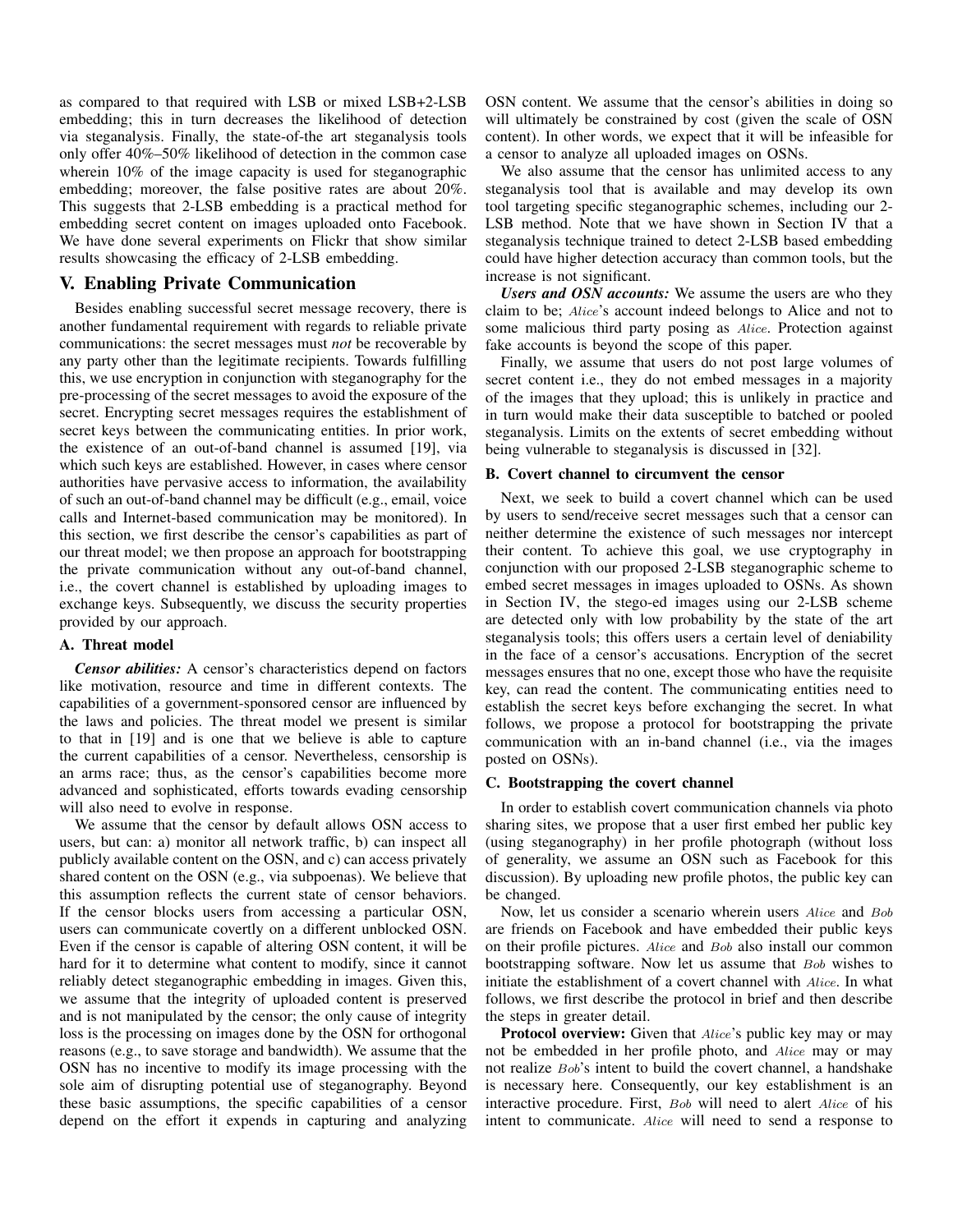let Bob know that she received his message. A session key for future communication can be exchanged at this time as well. Bob will need to send another confirmation to let Alice know that the session key is agreed upon. All of these communications are carried out covertly by embedding messages in uploaded images. Once established, a secret conversation can last as long as needed.

Protocol details: The bootstrapping phase consists of the following steps.

- 1. First, the software on Bob's device fetches Alice's profile photo and extracts the first  $L_k$  2-LSB bits from the DCT coefficients, where  $L_k$  corresponds to the length of the key (the length is configured in the software). At this point, Bob does not know if what he has is Alice's public key or is simply some arbitrary string, since Alice may not have embedded a public key in her photo. The string of length  $L_k$  that is extracted is called  $K_A^{pu}$ .
- 2. *Bob* next encrypts a signal ("request") with  $K_A^{pu}$  and embeds it in an uploaded image. The request also contains metadata that indicates the length of the message (the 2-LSB bits it consumes), and a nonce.
- 3. If  $K_A^{pu}$  is a random string, and not Alice's public key as assumed, Alice does not respond to Bob's request. If Alice has indeed embedded her public key in her profile photo, she may extract the hidden message (depending on when she views the image). At this point, she uses her private key  $K_A^{pr}$  to decrypt the request in  $Bob$ 's image, thereby learning of Bob's intent to communicate.
- 4. If Alice trusts Bob (e.g., that he is not a user controlled by the censor), Alice then retrieves Bob's profile photo and obtains his public key  $K_B^{pu}$ . Note that, since Bob sent her a request, at this moment, Alice knows for certain that Bob has included a valid key  $(K_B^{pu})$  in his profile image and that she has not extracted a random string.
- 5. Alice then creates a signal ("ack"), attaches a symmetric key  $k_s$  and the nonce associated with  $Bob's$  request. She encrypts this content with  $K_B^{pu}$ . The (secret) encrypted message is then embedded in an uploaded image.
- 6. Bob extracts the encrypted message from Alice's image, decrypts it using his private key  $K_B^{pr}$ , checks whether the message is an ack, verifies the nonce, and extracts  $k_s$ . Note that a decryption failure at this stage indicates that Alice did not respond to his request, and that this step together with step 5 is necessary for Bob to confirm that Alice received his message and is aware of his intention of establishing the secret key.
- 7. Bob then encrypts a new signal (" $ack2"$ ") with  $k_s$  and embeds this in a new image, which he then uploads.
- 8. Alice extracts the secret from Bob's image, decrypts the message using  $k_s$ , and obtains the signal "ack2". At this point, Alice has validated that Bob has the secret key  $k_s$ , and thus, the covert channel is established.

At the end of these steps, all the secret messages exchanged between Alice and Bob are encrypted with  $k_s$ .  $k_s$  can also be used as the seed to generate the pseudo-random series of DCT coefficients chosen to carry the secret message. For instance, the sequence of DCT coefficients that are changed, can be generated by a pseudo-random number generator that uses a concatenation of  $k_s$  and the photo ID as the seed. This ensures that the DCT coefficient sequence changed differs across photos; one can expect this to lower the detection probability.

**Key selection:** Recall that *Alice's* public key  $K_A^{pu}$  is embedded in her profile photo. For some cryptographic schemes, the public key is only divisible by large primes (small prime numbers such as 2, 3 or 5 are not factors of the key). This may allow Bob, or even an adversary, to *suspect* that a public key is embedded in a profile photograph. However, with many state of the art cryptographic techniques (such as Elliptic Curve Cryptography (ECC) [2]), the keys are divisible by small prime numbers and thus, this problem does not arise. Nevertheless, as identified in prior work [26], one should avoid using bad public keys generated by key generation implementations that do not use sufficient randomness.

# D. Security properties

A *Man-in-the-middle (MIM) attack* could occur during a key exchange, wherein an eavesdropper, say Chloe, somehow intercepts the communication between Alice and Bob. Chloe could send her own public key and mislead Bob into believing that he has *Alice's* public key (and similarly deceive *Alice* into believing she has Bob's public key). However, since we assume that photosharing sites preserve the integrity of uploaded content, the censor can launch a MIM attack only in one of two ways: (i) it can compromise a user's account and replace the user's profile photo, or (ii) it can intercept a user's network traffic when the user is uploading/downloading photos from the photo-sharing site and modify photos on the fly. Preventing compromises of user accounts is beyond the scope of this paper. On the other hand, users can prevent the second type of MIM attack by using HTTPS to upload/download content to/from the photo-sharing sites. In fact, Facebook, Twitter, and Google+ use HTTPS by default. When users use HTTPS, the censor will have to subvert users' lookup of SSL certificates in order to perform a MIM attack. Again, making HTTPS resilient to such attacks is beyond the scope of this paper.

*Detection of the existence of embedded key:* As discussed earlier, steganalysis tools are far from perfect. As seen in Tables IV and V, the likelihood of false positives and detection misses are high. In fact, if only 10% of the image capacity is used for embedding secret information, our study suggests that the tools yield a detection miss rate of about 50%. This, combined with the high false positive rate, makes steganalysis difficult, if not impossible, if encrypted content is hidden.

*Forward and backward secrecy:* Since the key  $(k<sub>s</sub>)$  is perconversation rather than per-user (i.e., a fresh key is established for each conversation), our protocol ensures that undesired users (and censors) are unable to uncover any additional information from past or future conversations with  $k_s$ . In contrast, consider a Diffie Hellman-style key exchange, where every user includes her public key component in her profile photo, and either party can derive a shared key without any interactions. In this case, the shared key between a pair of users would be fixed across all of their conversations, hence putting their past and future communications at risk if the shared key is leaked. Also note that any user A's public and private keys  $(K_A^{pu}$  and  $K_A^{pr})$  can be updated periodically by changing A's profile photo. This will limit the effectiveness of a brute force attack in discovering A's private key  $(K_A^{pr})$ .

*Access and sharing patterns.* For step 3 to work reliably, Alice needs to check for the request signal in a sizeable fraction of